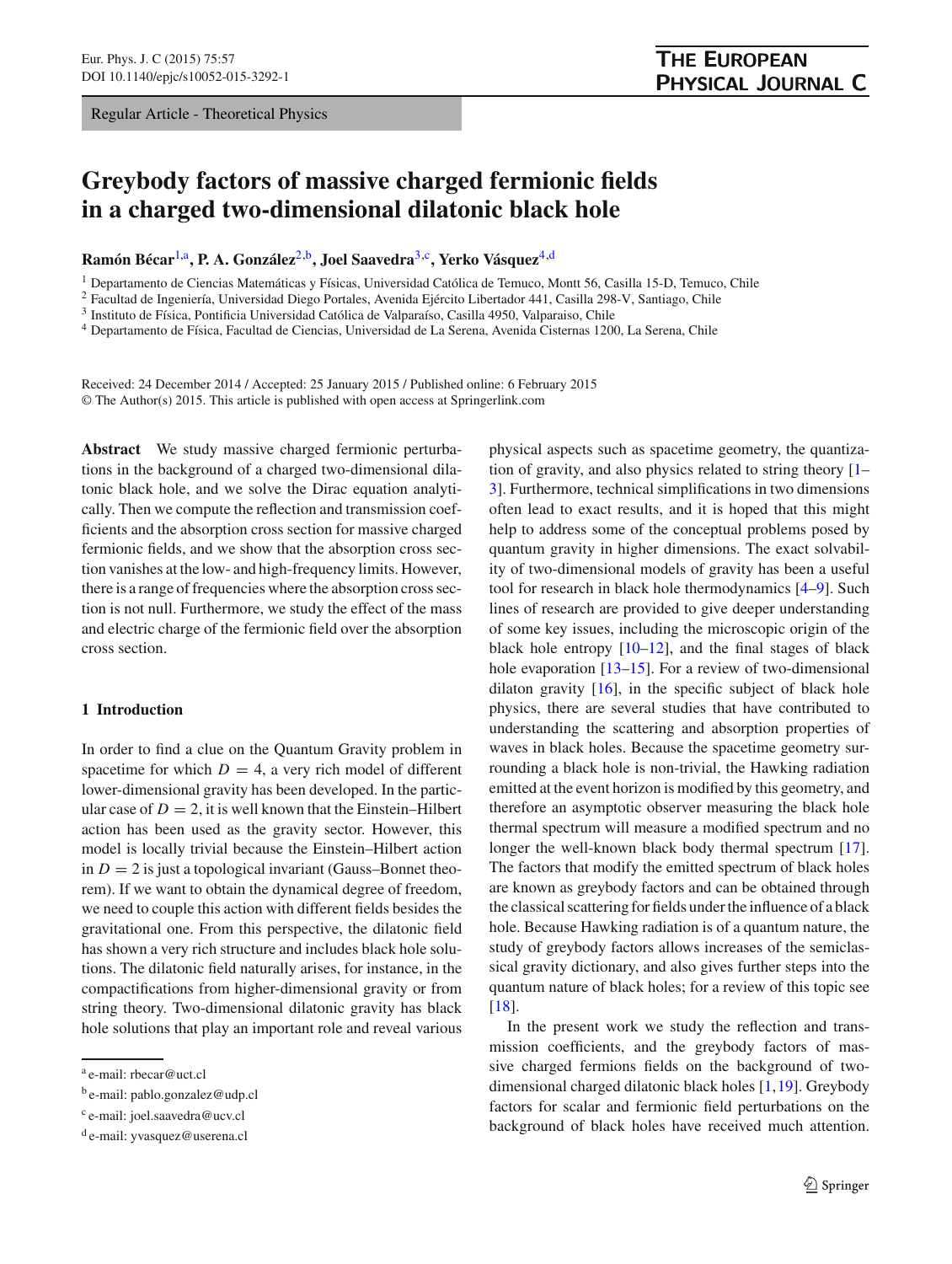In this context, it was shown that for all spherically symmetric black holes, the low energy cross section for massless minimally coupled scalar fields is always the area of the horizon, where the contribution to the absorption cross section comes from the mode with lowest angular momentum [\[20](#page-6-12)[–22](#page-6-13)]. However, for asymptotically AdS and Lifshitz black holes, it was observed that, at the low-frequency limit, there is a range of modes with highest angular momentum, which contribute to the absorption cross section in addition to the mode with lowest angular momentum [\[23](#page-6-14)– [26\]](#page-6-15). Also, it was observed that the absorption cross section for the three-dimensional warped AdS black hole is larger than the area, even if the *s*-wave limit is considered [\[27](#page-6-16)]. Recently it has been found that the zero-angular-momentum greybody factors for non-minimally coupled scalar fields in four-dimensional Schwarzschild–de Sitter spacetime tends to zero around the zero-frequency limit [\[28](#page-6-17)]. Otherwise, for fermionic fields, it was shown that the absorption probability for bulk massive Dirac fermions in higher-dimensional Schwarzschild black hole increases with the dimensionality of the spacetime and decreases as the angular momentum increases. For this spacetime, it was also revealed that the absorption probability depended on the mass of the emitted field, that is, the absorption probability decreases or increases depending on the range of energy when the mass of the field increases. Also, it has been observed that the absorption probability increases for higher radii of the event horizon  $[29]$  $[29]$ ; see for instance  $[30,31]$  $[30,31]$  $[30,31]$  for the decay of Dirac fields in higher-dimensional black holes. For further reference, massive charged scalar field perturbations of the Kerr–Newman black hole background were studied in [\[32](#page-6-21),[33\]](#page-6-22), the absorption of photons and fermions by black holes in four-dimensions in [\[34](#page-6-23)], the fermion absorption cross section of a Schwarzschild black hole in [\[35\]](#page-6-24), and charged fermionic perturbations in the Reissner–Nordstrom anti-de Sitter black hole background in [\[36\]](#page-6-25). For higherdimensional black hole background see [\[37](#page-6-26),[38\]](#page-6-27). Furthermore, fermionic perturbations on the background of twodimensional dilatonic black holes have been studied in which it was shown that the absorption cross section vanishes at the low- and high-frequency limits. However, there is a range of frequencies where the absorption cross section is not null [\[39\]](#page-6-28). Besides, charged fermionic field perturbations have been studied in order to obtain the quasinormal modes and to study the stability of these black holes [\[40](#page-6-29)].

This paper is organized as follows. In Sect. [2,](#page-1-0) we study massive charged fermionic perturbations in the background of two-dimensional dilatonic black holes, and in Sect. [3](#page-3-0) we calculate the reflection and the transmission coefficients, and the absorption cross section. Finally, our conclusions are in Sect. [4.](#page-5-0)

## <span id="page-1-0"></span>**2 Massive charged fermionic perturbations in two-dimensional charged dilatonic black holes**

Let us begin with the effective action of Maxwell-gravity coupled to a dilatonic field  $\phi$  [\[3\]](#page-6-1):

$$
S = \frac{1}{2\pi} \int d^2x \sqrt{-g} e^{-2\phi} \left( R - 4(\nabla\phi)^2 - \lambda - \frac{1}{4} F_{\mu\nu} F^{\mu\nu} \right),
$$
\n(1)

where *R* is the Ricci scalar,  $\lambda$  is the central charge, and  $F_{\mu\nu}$  is the electromagnetic strength tensor. If we perform the variation of the metric, gauge, and dilaton field, we obtain the following equations of motions:

$$
R_{\mu\nu} - 2\nabla_{\mu}\nabla_{\nu}\phi - \frac{1}{2}F_{\mu\sigma}F_{\nu}^{\sigma} = 0,
$$
  
\n
$$
\nabla_{\nu}(e^{-2\phi}F^{\mu\nu}) = 0,
$$
  
\n
$$
R - 4\nabla_{\mu}\nabla^{\mu}\phi + 4\nabla_{\mu}\phi\nabla^{\mu}\phi - \lambda - \frac{1}{4}F_{\mu\nu}F^{\mu\nu} = 0.
$$
 (2)

In order to describe the black hole solution, we considered the following form of the static metric for charged black holes:

$$
ds^{2} = -f(r)dt^{2} + \frac{dr^{2}}{f(r)},
$$
\t(3)

in this expression,  $f(r) = 1 - 2me^{-Qr} + q^2e^{-2Qr}$ ,  $\phi =$  $\phi_0 - \frac{Q}{2}r$ , and  $F_{tr} = \sqrt{2}Qq e^{-Qr}$ . We used  $\lambda = -Q^2$ because of the asymptotic flatness condition for the spacetime required. It is well known that *m* and *q* (free parameters) are proportional to the black hole mass and charge, respectively. The positions of the horizons are given by

$$
r_{\pm} = \frac{1}{Q} \ln(m \pm \sqrt{m^2 - q^2}),
$$
 (4)

we can obtain one single horizon solution  $(r_{+})$  if the following condition is fulfilled  $m^2 - q^2 \geqslant 0$ , from which it is straightforward to see that  $m^2 = q^2$  corresponds to an extremal case, where  $r_{+} = r_{-}$ . On the other hand, using the coordinate transformation  $y = e^{-Qr}$  yields  $f(y) =$  $1 - 2my + q^2y^2$ , where the spatial infinity is now located at  $y = 0$ . We can see that this solution represents the wellknown string-theoretic black hole  $[1-3]$  $[1-3]$ . As is well known, charged fermionic perturbations on the background of twodimensional charged dilatonic black hole are governed by the Dirac equation,

$$
(\gamma^{\mu}(\nabla_{\mu} + iq'A_{\mu}) + m')\psi = 0, \qquad (5)
$$

where  $A_{\mu}$  denotes the electromagnetic potential,  $q'$  and  $m'$ denote the charge and the mass of the fermionic field  $\psi$ , respectively, and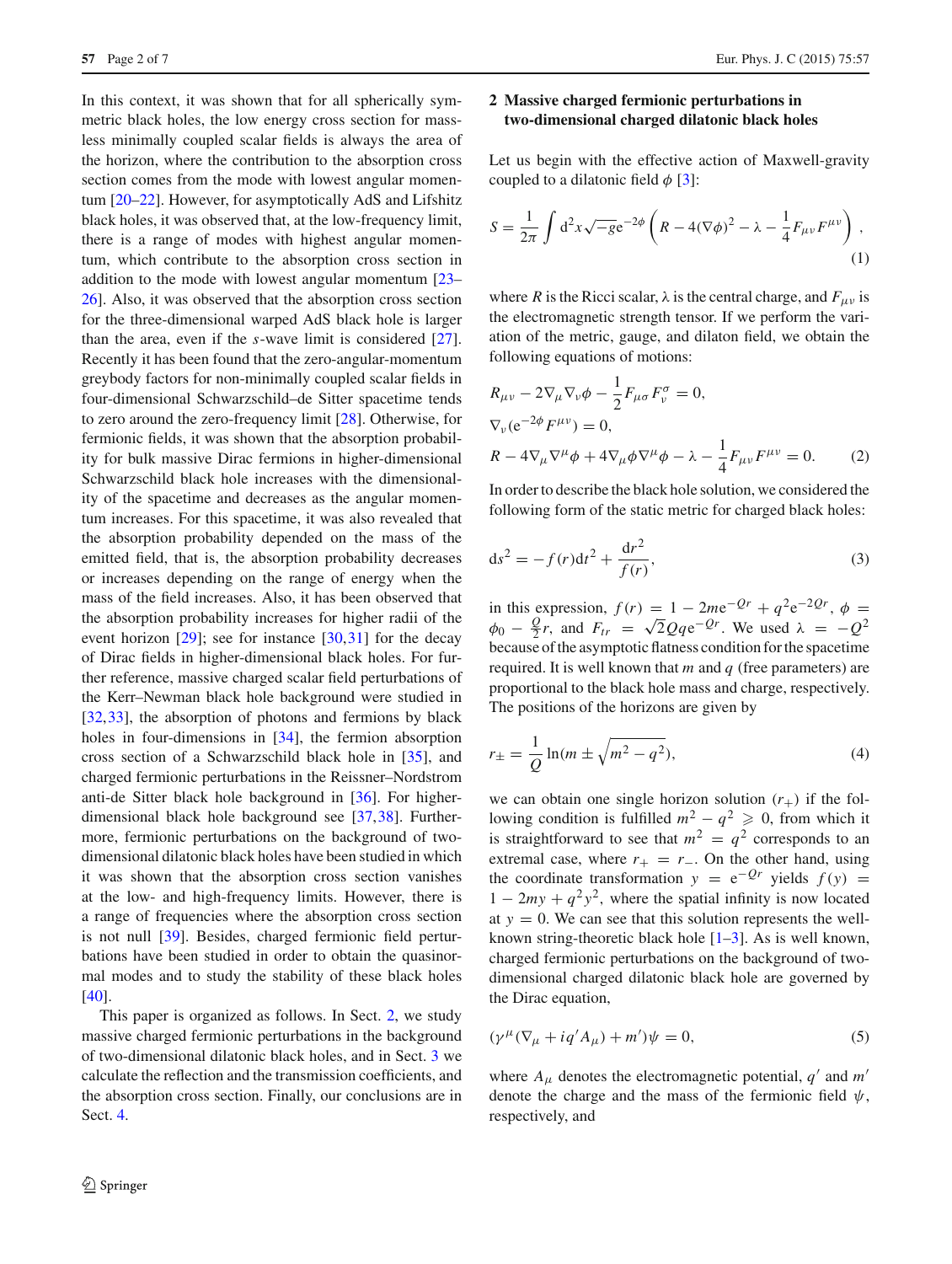$$
\nabla_{\mu} = \partial_{\mu} + \frac{1}{2} \omega_{\mu}^{ab} J_{ab},\tag{6}
$$

represents the covariant derivative  $\nabla_{\mu}$ . In this last expression  $J_{ab} = \frac{1}{4} [\gamma_a, \gamma_b]$  are the generators of the Lorentz group, and  $\gamma^{\mu}$  are the gamma matrices in curved spacetime. These are defined by  $\gamma^{\mu} = e^{\mu}_{a} \gamma^{a}$ , where  $\gamma^{a}$  are the gamma matrices in flat spacetime. Here, we consider the following representation for the  $2 \times 2$  gamma matrices:

$$
\gamma^0 = i\sigma^2, \quad \gamma^1 = \sigma^1,\tag{7}
$$

where  $\sigma^{i}$  are the Pauli matrices. Now, in order to find the solution to the Dirac equation in this background we use the diagonal vielbein given by

$$
e^{0} = \sqrt{f(r)}dt, \quad e^{1} = \frac{1}{\sqrt{f(r)}}dr,
$$
\n(8)

and from the null torsion condition de<sup>*a*</sup> +  $\omega_b^a \wedge e^b = 0$ , we obtain the spin connection

$$
\omega^{01} = \frac{f'(r)}{2\sqrt{f(r)}} e^{0}.
$$
\n(9)

Therefore, choosing the following ansatz for the fermionic field:

$$
\psi = \frac{1}{f(r)^{1/4}} e^{-i\omega t} \begin{pmatrix} \psi_1 \\ \psi_2 \end{pmatrix},\tag{10}
$$

we obtain the following coupled system of equations:

<span id="page-2-3"></span>
$$
\sqrt{f}\partial_r\psi_1 + \frac{i\omega}{\sqrt{f}}\psi_1 - \frac{\sqrt{2}iqq'}{\sqrt{f}}e^{-Qr}\psi_1 + m'\psi_2 = 0
$$
  

$$
\sqrt{f}\partial_r\psi_2 - \frac{i\omega}{\sqrt{f}}\psi_2 + \frac{\sqrt{2}iqq'}{\sqrt{f}}e^{-Qr}\psi_2 + m'\psi_1 = 0.
$$
 (11)

Now, decoupling the above equations we obtain the following equation for  $\psi_1$ :

<span id="page-2-0"></span>
$$
2f(r)^{2}\psi_{1}''(r) + f(r)f'(r)\psi_{1}'(r)
$$
  
+e<sup>-20r</sup>(4q<sup>2</sup>q<sup>2</sup> - 4√2e<sup>0r</sup>qq'ω + 2e<sup>20r</sup>ω<sup>2</sup>  
-2e<sup>0r</sup>(m'<sup>2</sup>e<sup>0r</sup> - √2iqq'Q)f(r)  
-ie<sup>0r</sup>(-√2qq' + e<sup>0r</sup>ω)f'(r))\psi\_{1}(r) = 0, (12)

and now performing the transformation  $y = e^{-Qr}$ , Eq. [\(12\)](#page-2-0) becomes

<span id="page-2-1"></span>
$$
\psi_1''(y) + \left(\frac{1}{y} + \frac{1/2}{y - y_+} + \frac{1/2}{y - y_-}\right)\psi_1'(y) \n+ \left(\frac{A_1}{y} + \frac{A_2}{y - y_+} + \frac{A_3}{y - y_-}\right) \n\times \frac{1}{y(y - y_+)(y - y_-)}\psi_1(y) = 0,
$$
\n(13)

$$
y_{\pm} = \frac{m \mp \sqrt{m^2 - q^2}}{q^2},\tag{14}
$$

and the constants  $A_1$ ,  $A_2$ , and  $A_3$  are defined by the expressions

$$
A_1 = \frac{1}{q^2 Q^2} (\omega^2 - m^2),
$$
\n
$$
A_2 = y_+(y_+ - y_-) \left( \frac{1}{16} - \left( \frac{1}{4} - \frac{i\omega}{q^2 Q y_+(y_+ - y_-)} + \frac{\sqrt{2} i q'}{q Q (y_+ - y_-)} \right)^2 \right),
$$
\n(16)

$$
A_3 = -y_{-}(y_{+} - y_{-}) \left( \frac{1}{16} - \left( \frac{1}{4} + \frac{i\omega}{q^2 Q y_{-}(y_{+} - y_{-})} - \frac{\sqrt{2}iq'}{q Q(y_{+} - y_{-})} \right)^2 \right). \tag{17}
$$

Additionally, we perform the change of variable  $z =$  $(\frac{y_-}{y_+})(\frac{y-y_+}{y-y_-})$ , and making the substitution

$$
\psi_1(z) = z^{\alpha} (1 - z)^{\beta} F(z),\tag{18}
$$

in Eq. [\(13\)](#page-2-1), we obtain the following equation for  $F(z)$ :

<span id="page-2-2"></span>
$$
z(1-z)F''(z) + (c - (1+a+b)z)F'(z) - abF(z) = 0, (19)
$$

where

$$
\alpha_{\pm} = \frac{1}{4} \pm \left( \frac{1}{4} - \frac{i\sqrt{2}q'}{Qq(y_{-} - y_{+})} + \frac{i\omega y_{-}}{Q(y_{-} - y_{+})} \right), \quad (20)
$$
  

$$
\beta_{\pm} = \pm \frac{i\sqrt{\omega^{2} - m'^{2}}}{Q}.
$$
 (21)

Therefore, as Eq. [\(19\)](#page-2-2) corresponds to the hypergeometric equation, its solution is given by

$$
\psi_1 = C_1 z^{\alpha} (1 - z)^{\beta} {}_2F_1(a, b, c, z) \n+ C_2 z^{1/2 - \alpha} (1 - z)^{\beta} {}_2F_1 \n\times (a - c + 1, b - c + 1, 2 - c, z),
$$
\n(22)

which has three regular singular points at  $z = 0$ ,  $z = 1$ , and  $z = \infty$ . Here,  ${}_2F_1(a, b, c; z)$  denotes the Gauss hypergeometric function and *C*1, *C*<sup>2</sup> are integration constants and

$$
a = \frac{1}{2} + 2\alpha + \beta + \frac{i\omega}{Q},\tag{23}
$$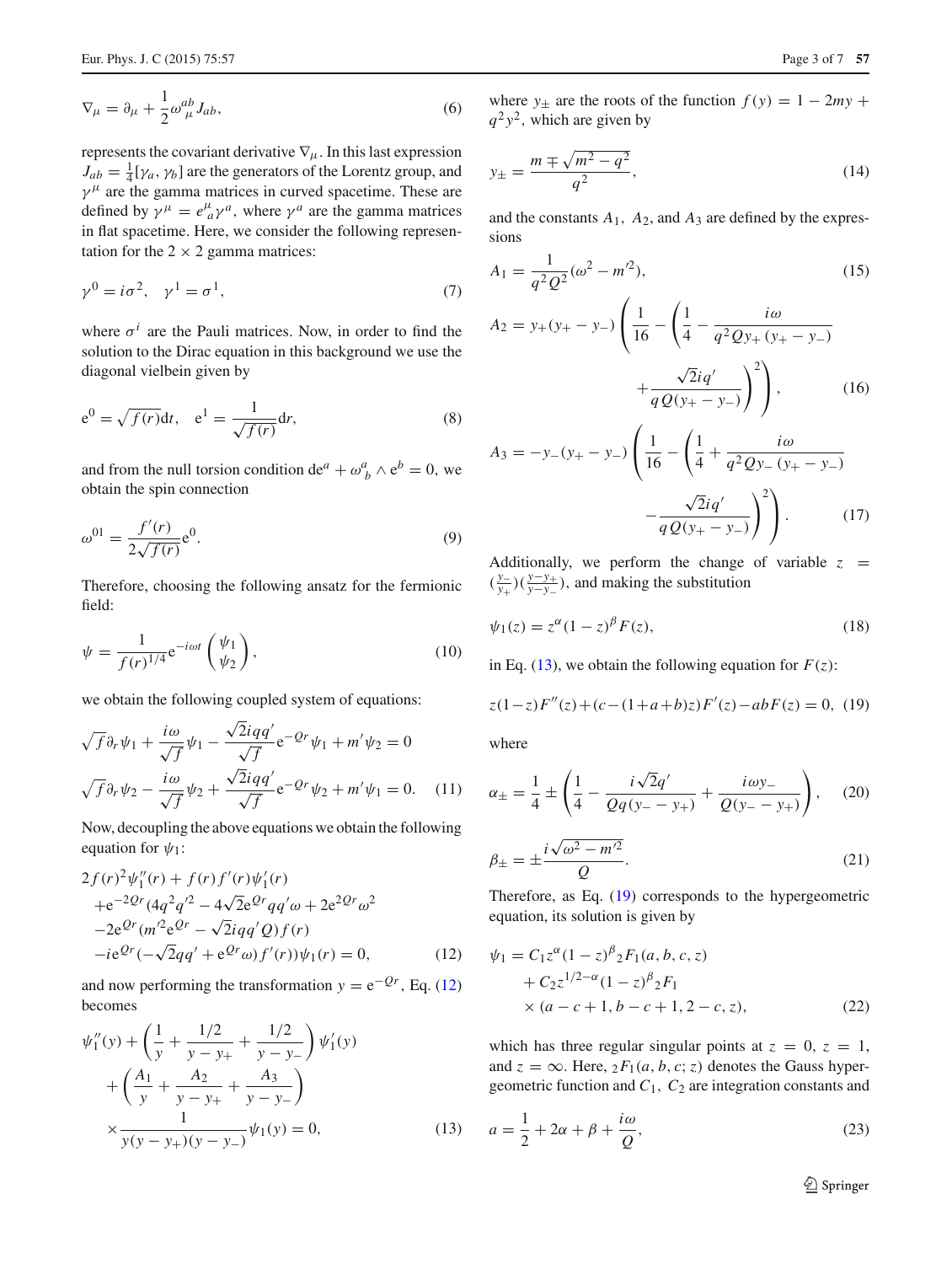$$
b = \beta - \frac{i\omega}{Q},\tag{24}
$$

$$
c = \frac{1}{2} + 2\alpha. \tag{25}
$$

Now, imposing boundary conditions at the horizon, i.e., there are only ingoing waves, and choosing  $\alpha = \alpha_{-}$ , implies that  $C_2 = 0$ . Thus, the solution for  $\psi_1$  reduces to

$$
\psi_1 = C_1 z^{\alpha} (1 - z)^{\beta} {}_2F_1(a, b, c, z). \tag{26}
$$

Otherwise, in order to find the solution for  $\psi_2$ , we use the change of variable defined before, i.e.,  $z = (\frac{y_-}{y_+})(\frac{y-y_+}{y-y_-})$ . Thus, the second equation of the system  $(11)$  can be written as

$$
\psi_2'(z) - \frac{i\omega(y_2 - y_1)}{(1 - z)(y_2 - y_2)} \psi_2 \n+ \frac{\sqrt{2}iq(y_2 - y_2 - y_1)}{(y_2 - y_2 - y_2)} \psi_2 \n+ \frac{m'(y_2 - y_1)}{(1 - z)(y_2 - y_2)} \psi_1 = 0.
$$
\n(27)

Now, by using the integrating factor *I* given by

$$
I = z^{-\frac{i}{2Q\sqrt{m^2 - q^2}}(-\sqrt{2}qq' + (m + \sqrt{m^2 - q^2})\omega)}(1 - z)^{\frac{i\omega}{Q}}
$$
  
=  $z^{\alpha}(1 - z)^{\frac{i\omega}{Q}},$  (28)

we integrate Eq.  $(27)$  and we obtain the solution

$$
\psi_2 = -\frac{C_1 m'}{Q z^{\alpha} (1 - z)^{\frac{i\omega}{Q}}} \int z'^{c-1} (1 - z')^{a-c-1} {}_2F_1
$$
  
×(a, b, c, z')dz', (29)

<span id="page-3-3"></span>which can be written as

$$
\psi_2 = -\frac{C_1 m' z^{\frac{1}{2} + \alpha} (1 - z)^{\frac{i\sqrt{\omega^2 - m'^2}}{Q}}}{Q(\frac{1}{2} + 2\alpha)} {}_2F_1(a, b + 1, c + 1, z),
$$
\n(30)

by using the relation

$$
\int z^{c-1} (1-z)^{a-c-1} {}_{2}F_{1}(a, b, c, z) dz
$$
  
=  $(1-z)^{a-c} z^{c} \frac{{}_{2}F_{1}(a, b+1, c+1, z)}{c}$ . (31)

# <span id="page-3-0"></span>**3 Reflection coefficient, transmission coefficient, and absorption cross section**

The reflection and transmission coefficients depend on the behavior of the radial function, at the horizon and at the asymptotic infinity, and they are defined by

$$
\mathcal{R} := \left| \frac{\mathcal{F}_{\text{asymp}}^{\text{out}}}{\mathcal{F}_{\text{asymp}}^{\text{in}}} \right|; \quad \mathcal{T} := \left| \frac{\mathcal{F}_{\text{hor}}^{\text{in}}}{\mathcal{F}_{\text{asymp}}^{\text{in}}} \right|,
$$
\n(32)

where  $F$  is the flux, given by

$$
\mathcal{F} = \sqrt{-g}\bar{\psi}\gamma^r\psi,\tag{33}
$$

<span id="page-3-4"></span><span id="page-3-2"></span>where  $\gamma^r = e_1^r \gamma^1$ ,  $\bar{\psi} = \psi^{\dagger} \gamma^0$ ,  $\sqrt{-g} = 1$ , and  $e_1^r = \sqrt{f(r)}$ , which yields

$$
\mathcal{F} = |\psi_1|^2 - |\psi_2|^2. \tag{34}
$$

The behavior of the fermionic field  $\psi$  at the horizon is given by Eq. [\(26\)](#page-3-2) for  $\psi_1$  and Eq. [\(30\)](#page-3-3) for  $\psi_2$  in the limit  $z \to 0$ . Then, using Eq. [\(34\)](#page-3-4), we get the flux at the horizon,

$$
\mathcal{F}_{\text{hor}}^{\text{in}} = |C_1|^2. \tag{35}
$$

<span id="page-3-1"></span>Besides, in order to obtain the asymptotic behavior of  $\psi_1$  and  $\psi_2$  we use the Kummer formula [\[41\]](#page-6-30):

$$
{}_2F_1(a, b, c, z) = \frac{\Gamma(c)\Gamma(c - a - b)}{\Gamma(c - a)\Gamma(c - b)} {}_2F_1
$$
  
×(a, b, a + b - c, 1 - z)  
+(1 - z)<sup>c-a-b</sup> $\frac{\Gamma(c)\Gamma(a + b - c)}{\Gamma(a)\Gamma(b)} {}_2F_1$   
×(c - a, c - b, c - a - b + 1, 1 - z),

in Eqs.  $(26)$  and  $(30)$ , and by using Eq.  $(34)$  we obtain the flux at the asymptotic region  $z \to 1$ :

$$
F_{\text{asymp}} = |A_1|^2 + |A_2|^2 - |B_1|^2 - |B_2|^2,\tag{36}
$$

where

$$
A_1 = C_1 \frac{\Gamma(c)\Gamma(c-a-b)}{\Gamma(c-a)\Gamma(c-b)},
$$
  
\n
$$
A_2 = C_1 \frac{\Gamma(c)\Gamma(a+b-c)}{\Gamma(a)\Gamma(b)},
$$
  
\n
$$
B_1 = -\frac{C_1 m'}{Q} \frac{\Gamma(c)\Gamma(c-a-b)}{\Gamma(c+1-a)\Gamma(c-b)},
$$
  
\n
$$
B_2 = -\frac{C_1 m'}{Q} \frac{\Gamma(c)\Gamma(a+b-c)}{\Gamma(a)\Gamma(b+1)},
$$

<span id="page-3-5"></span>where in the last two equations we have used the property  $\Gamma(c+1) = c\Gamma(c)$ . Therefore, the reflection and transmission coefficients are given by

$$
\mathcal{R} = \frac{|B_1|^2 + |B_2|^2}{|A_1|^2 + |A_2|^2},\tag{37}
$$

<span id="page-3-6"></span>
$$
\mathcal{T} = \frac{|C_1|^2}{|A_1|^2 + |A_2|^2},\tag{38}
$$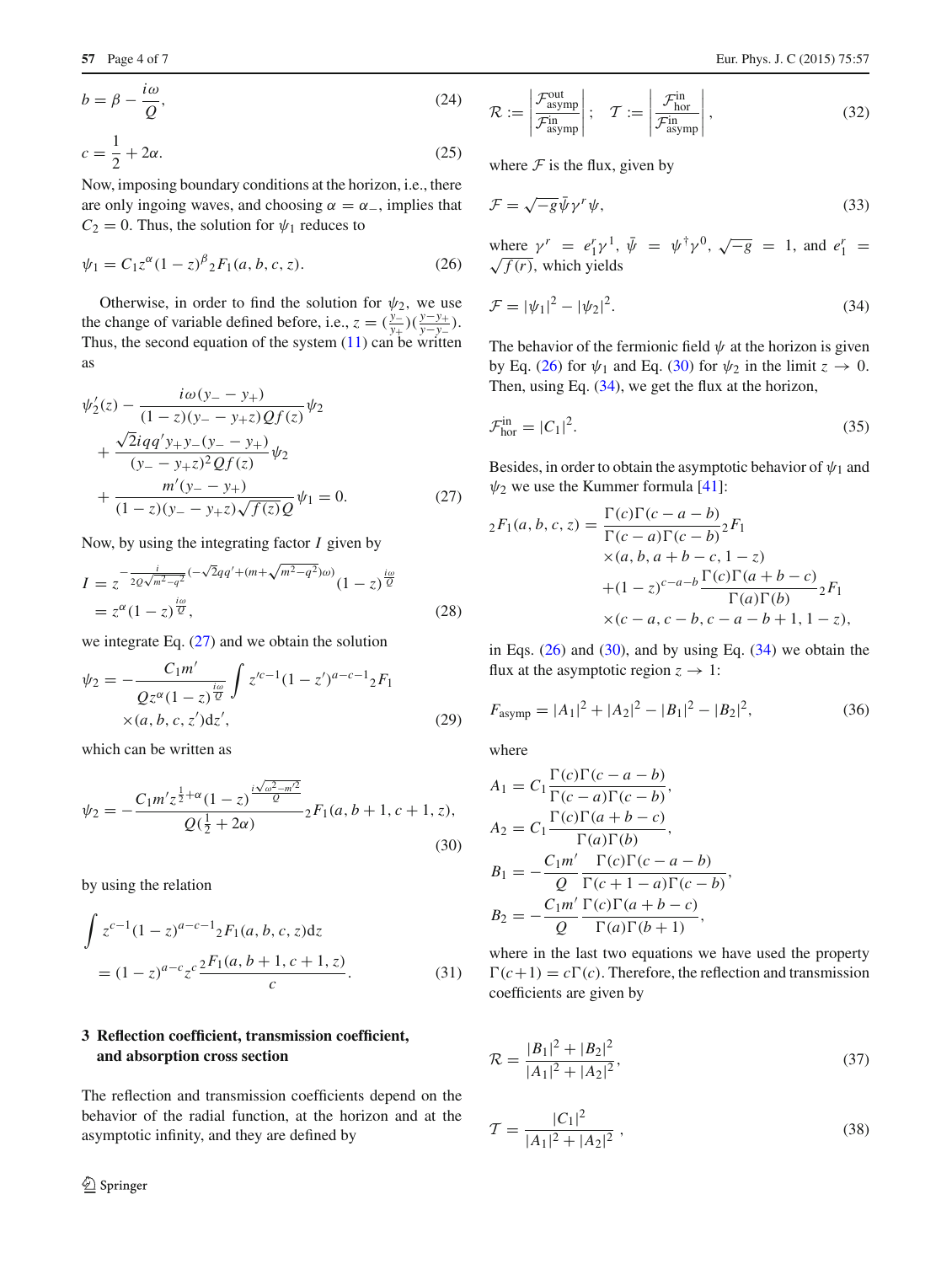

<span id="page-4-1"></span>**Fig. 1** The reflection coefficient *R* (*solid curve*), the transmission coefficient *T* (*dashed curve*),  $R + T$  (*thick curve*), and the absorption cross section  $\sigma_{\text{abs}}$  (*dotted curve*) as a function of  $\omega$ , (1  $\leq \omega$ ); for  $q = 0.5$ ,  $q' = 1$ ,  $m = 1$ ,  $m' = 1$ , and  $Q = 1$ 

and the absorption cross section,  $\sigma_{\text{abs}}$ , reads

$$
\sigma_{\rm abs} = \frac{1}{\omega} \frac{|C_1|^2}{|A_1|^2 + |A_2|^2}.
$$
\n(39)

Now, we perform a numerical analysis of the reflection coefficient [\(37\)](#page-3-5), transmission coefficient [\(38\)](#page-3-6), and absorption cross section [\(39\)](#page-4-0) of two-dimensional charged dilatonic black holes, for charged fermionic fields. In Fig. [1](#page-4-1) we show the behavior of the reflection and transmission coefficients and the absorption cross section, for charged fermionic fields for  $q = 0.5$ ,  $q' = 1$ ,  $m = 1$ ,  $m' = 1$ , and  $Q = 1$ . Essentially, we found that the reflection coefficient is 1 at the low-frequency limit, that is,  $\omega \approx m'$ , whereas for the highfrequency limit this coefficient is null, the opposite behavior of the transmission coefficient, with  $\mathcal{R} + \mathcal{T} = 1$ . Also, we observe that the absorption cross section is null at the lowand high-frequency limits, but there is a range of frequencies for which the absorption cross section is not null, and also it has a maximum value.

<span id="page-4-0"></span>In addition, in Fig. [2](#page-4-2) we show the behavior of the absorption cross section for different (positive and negative) values of *q*, where we observe that the absorption cross section is null at the low- and high-frequency limit, but there is a range of frequencies for which the absorption cross section is not null, and also it has a maximum value. Also, we observe in Figs. [2,](#page-4-2) [3,](#page-4-3) and [4](#page-5-1) that for  $qq' > 0$  the absorption cross section decreases when  $qq'$  increases, due to the electric repulsion. However, for  $qq' < 0$  we found that the absorption cross section does not depend on the value of  $qq'$ . Also, we observe in Fig. [5](#page-5-2) that the absorption cross section increases if the mass of the fermionic field increases; however, beyond a certain value of the frequency, the absorption cross section is constant and null for the high-frequency limit. On the other hand, in Fig. [6,](#page-5-3) we plot the absorption cross section for different



<span id="page-4-2"></span>**Fig. 2** The absorption cross section  $\sigma_{\text{abs}}$  (*dotted curve*) as a function of  $\omega$ ,  $(1 \leq \omega)$ ; for  $q' = -1$ ,  $m = 3.5$ ,  $m' = 1$ ,  $Q = 1$ , and  $q = 0.5, 1.5, 2, 3$ for the *left figure*, and  $q = -0.5, -2.5, -3.2, -3.4$  for the *right figure* 



<span id="page-4-3"></span>**Fig. 3** The absorption cross section  $\sigma_{\text{abs}}$  (*dotted curve*) as a function of  $\omega$ ,  $(1 \leq \omega)$ ; for  $m = 3.5$ ,  $m' = 1$ ,  $Q = 1$ ,  $q = -1.5$ , and  $q' = 0, 1, 2, 3$ for the *left figure*, and  $q' = 0, -2.5, -3, -3.4$  for the *right figure*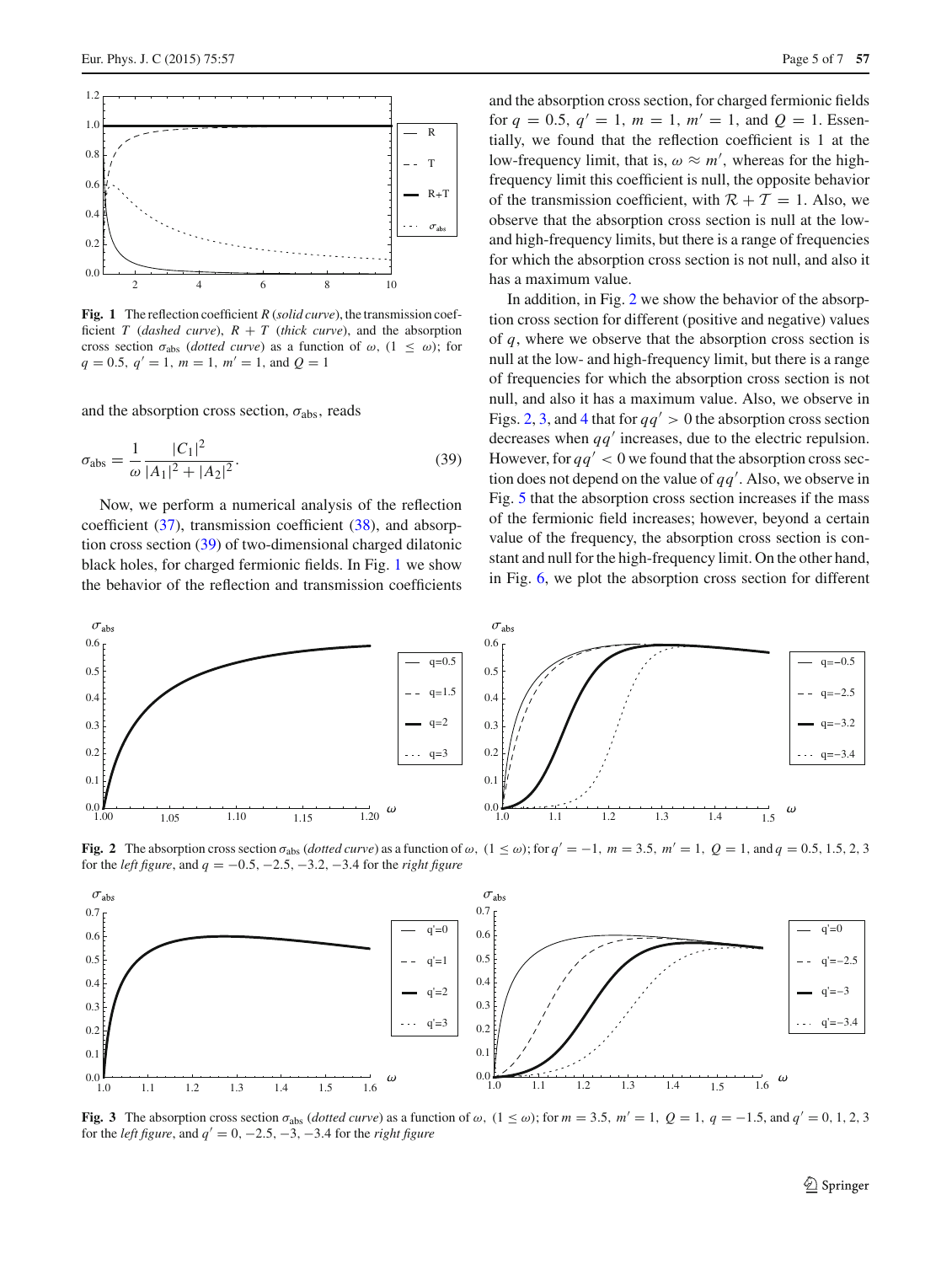

<span id="page-5-1"></span>**Fig. 4** The absorption cross section  $\sigma_{\text{abs}}$  (*dotted curve*) as a function of  $\omega$ ,  $(1 \leq \omega)$ ; for  $q = 1.5$ ,  $m = 3.5$ ,  $m' = 1$ ,  $Q = 1$ , and  $q' = 0, 2.5, 3, 3.4$ for the *left figure*, and  $q' = 0, -1, -2, -3$  for the *right figure* 



<span id="page-5-2"></span>**Fig. 5** The absorption cross section  $\sigma_{\text{abs}}$  (*dotted curve*) as a function of  $\omega$ ; for  $q = 0.5$ ,  $q' = 1$ ,  $m = 1$ ,  $Q = 1$ , and  $m' = 1, 2, 3$ 



<span id="page-5-3"></span>**Fig. 6** The absorption cross section  $\sigma_{\text{abs}}$  (*dotted curve*) as a function of  $\omega$ ; for  $q = 0.5$ ,  $q' = 1$ ,  $m' = 1$ ,  $Q = 1$ , and  $m = 1, 2, 3, 4$ 

values of *m* and we observe that it does not depend on the mass of the black hole. Finally, we observe that the absorption cross section increases if *Q* decreases; see Fig. [7.](#page-5-4)

### <span id="page-5-0"></span>**4 Conclusions**

In this work we have studied massive charged fermionic perturbations on the background of two-dimensional charged dilatonic black holes, and we have computed the reflection and transmission coefficients, and the absorption cross sec-



<span id="page-5-4"></span>**Fig. 7** The absorption cross section  $\sigma_{\text{abs}}$  (*dotted curve*) as a function of  $\omega$ ,  $(1 \leq \omega)$ ; for  $q = 0.5$ ,  $q' = 1$ ,  $m = 1$ ,  $m' = 1$ , and  $Q =$ 1.5, 2.5, 4, 7

tion, and we have shown numerically that the absorption cross section vanishes at the low- and high-frequency limits. Therefore, a wave emitted from the horizon, with low or high frequency, does not reach infinity and is totally reflected, since the fraction of particles penetrating the potential barrier vanishes; however, we have shown that there is a range of frequencies where the absorption cross section is not null. The reflection coefficient is 1 at the low-frequency limit and null for the high-frequency limit, demonstrating a behavior opposite to the transmission coefficient, with  $\mathcal{R} + \mathcal{T} = 1$ . It is worth mentioning that these results, greybody factors, are consistent with other geometries of dilatonic black holes [\[39](#page-6-28),[42,](#page-6-31)[43\]](#page-6-32). Also, we have studied the effect of the electric charge of the fermionic field over the absorption cross section, and we have observed different behaviors depending on the sign and the value of the product of the charges  $\propto qq'$ . That is, for  $qq' > 0$  we have found that the absorption cross section decreases when  $qq'$  increases, due to the electric repulsion. However, for  $qq' < 0$  we have found that the absorption cross section does not depend on the value of *qq* , and for this case we obtain the same value of the absorption cross section as for the case  $q' = 0$ . Also, we have found that the absorption cross section increases if the mass of the